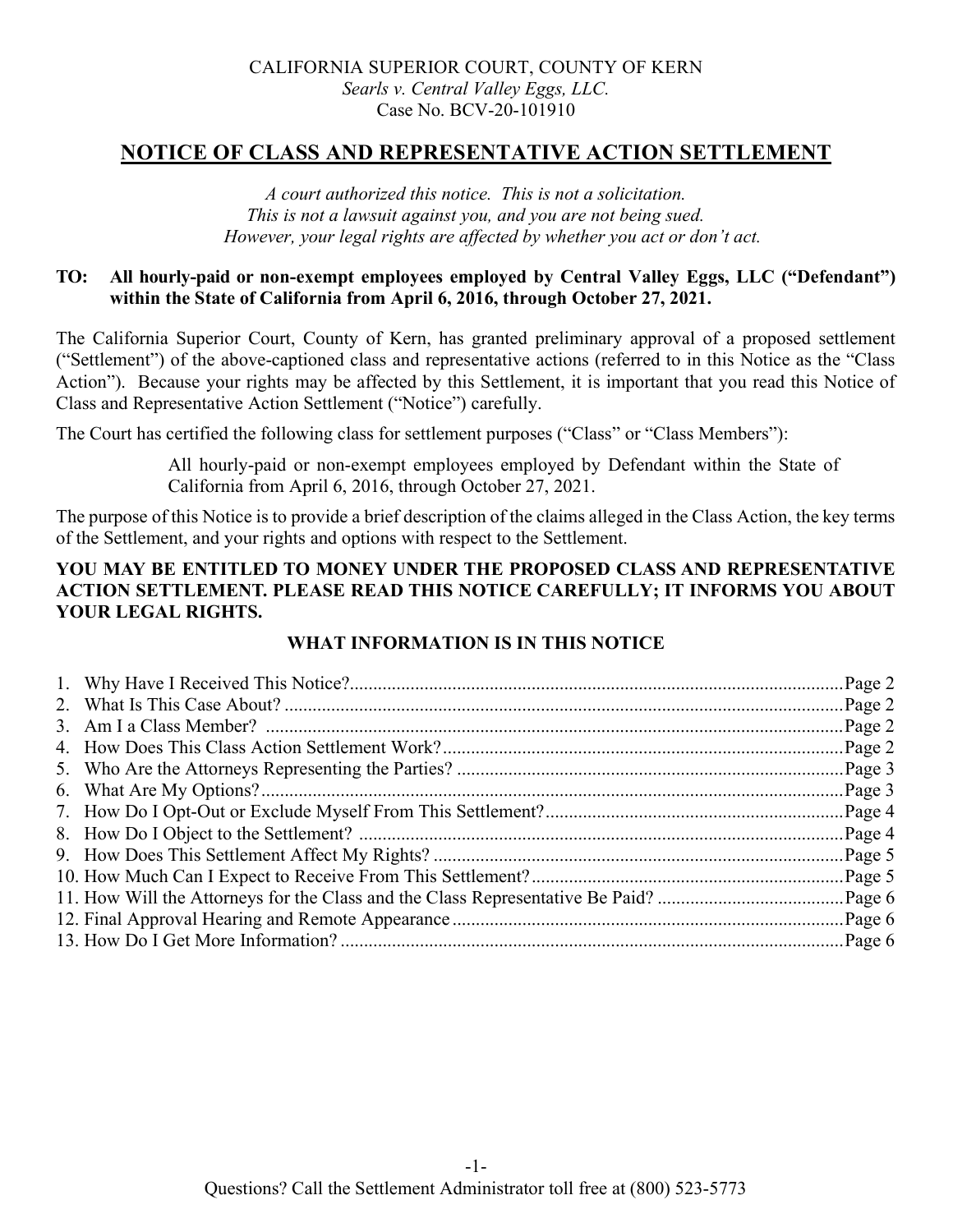## 1. Why Have I Received This Notice?

The personnel records of Central Valley Eggs, LLC ("Defendant"), indicate that you may be a Class Member. The Settlement will resolve all Class Members' Released Claims, as described below, from April 6, 2016, through October 27, 2021 (the "Class Period").

A Preliminary Approval Hearing was held on October 7, 2021, in the California Superior Court, County of Kern. The Court conditionally certified the Class for settlement purposes only and directed that you receive this Notice.

The Court has determined that there is sufficient evidence to suggest that the proposed settlement may be fair, adequate, and reasonable and that any final determination of those issues will be made at the Final Approval Hearing.

The Court will hold a Final Approval Hearing concerning the proposed settlement on January 28, 2022 at 8:30 a.m., before the Honorable David R. Lampe, at the Superior Court for the County of Kern, located at 1415 Truxtun Avenue, Bakersfield, California, 93301, Department 11.

### 2. What Is This Case About?

Plaintiff Luis Searls commenced a class action in the Kern County Superior Court (Case Number BCV-20- 101910).

Plaintiff Luis Searls is referred to in this Notice as "Plaintiff." Plaintiff's actions against Defendant sought damages, restitution, statutory penalties, civil penalties interest, costs, attorney's fees and other relief based on the following alleged causes of action: 1) failure to pay overtime; 2) failure to provide meal period premiums; 3) failure to provide rest break premiums; 4) failure to pay minimum wages; 5) failure to timely pay final wages to terminated employees; 6) failure to comply with employee wage statement provisions of the California Labor Code; 7) failure to reimburse business expenses; and 8) violations of California Business & Professions Code § 17200.

The Court has not made any determination as to whether the claims advanced by Plaintiff have any merit. Nor has it decided whether this case could proceed as a class or representative action. Instead, both sides agreed to resolve the Action with no decision or admission of who is right or wrong.

In other words, the Court has not determined that Defendant violated any laws, nor has it decided in favor of Plaintiff or Defendant; instead, both sides have agreed to resolve the Class Action with no decision or admission of who is right or wrong. By agreeing to resolve the Class Action, the parties avoid the risks and costs of a trial.

Defendant denies all allegations made by Plaintiff, individually and on behalf of Class Members, in the Class Action and denies liability for any wrongdoing with respect to the alleged facts or causes of action asserted in the Class Action. The settlement is not an admission by Defendant of any wrongdoing or an indication that any law was violated.

## 3. Am I A Class Member?

You are a Class Member if you are currently or were formerly employed by Defendant as a non-exempt employee in California at any time from April 6, 2016, through October 7, 2021 (the "Class Period"). If you qualify as a Class Member, you could receive money from the Class Action Settlement.

#### 4. How Does The Class Action Settlement Work?

In his Class Action, Plaintiff sued on behalf of himself and all other similarly situated employees who were employed by Defendant as hourly-paid or non-exempt employees in California at any time during the Class Period. Plaintiff and other current and former employees comprise a "Class" and are "Class Members." The settlement of this Action resolves the Released Claims of all Class Members, except for those who exclude themselves from the Class by requesting to be excluded in the manner set forth below.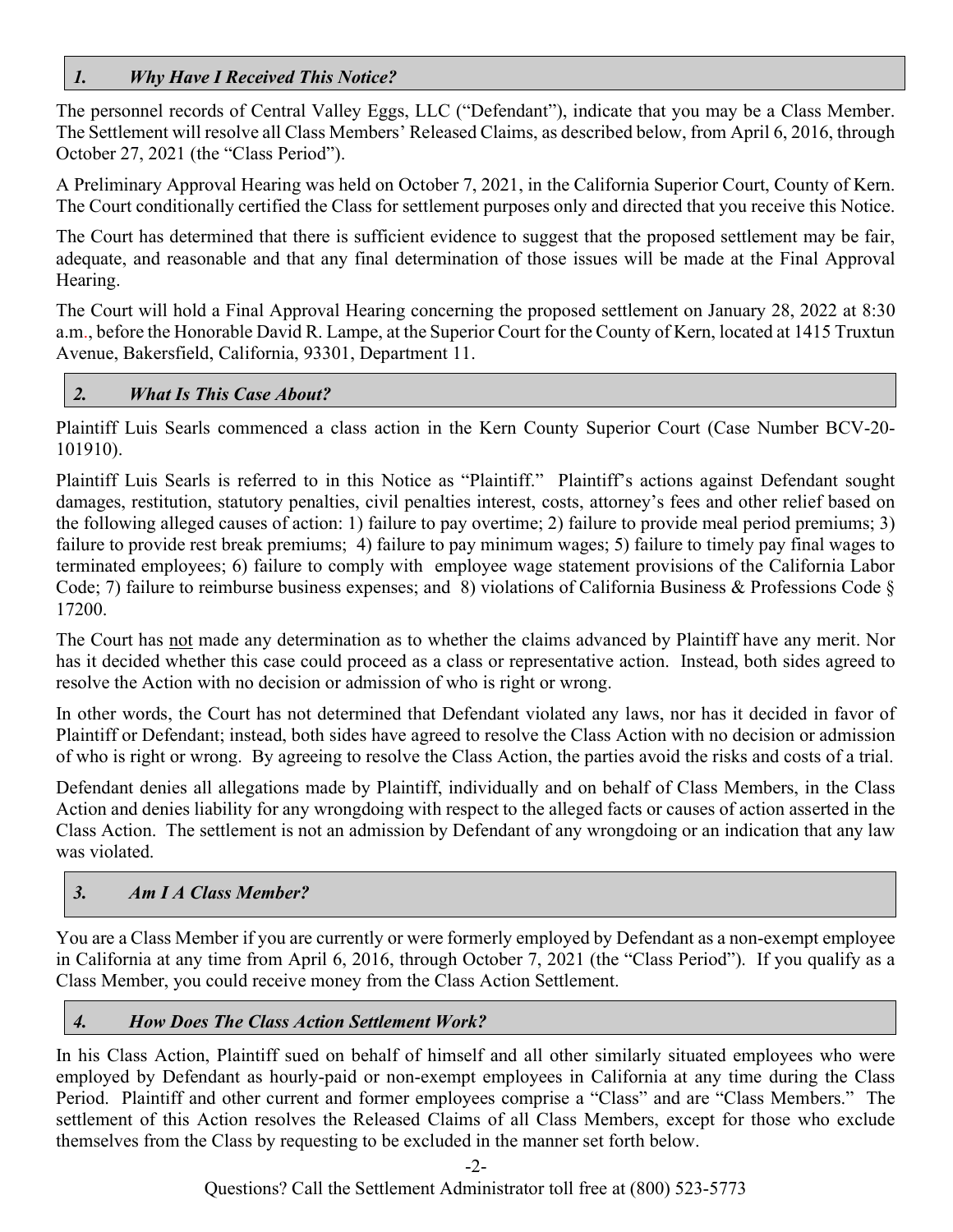Plaintiff and Class Counsel believe the Settlement is fair and reasonable. The Court must also review the terms of the Settlement and determine if it is fair and reasonable to the Class. The Court file has the Settlement documents, which explain the Settlement in greater detail. If you would like copies of the Settlement documents, you can contact Class Counsel, whose contact information is below, and they will provide you with a copy free of charge.

#### 5. Who Are the Attorneys Representing the Parties?

| <b>Attorneys for Plaintiff and the Class</b>                                                                                                                                                                              | <b>Attorneys for Defendant</b>                                                                                                                                       |
|---------------------------------------------------------------------------------------------------------------------------------------------------------------------------------------------------------------------------|----------------------------------------------------------------------------------------------------------------------------------------------------------------------|
| <b>JUSTICE LAW CORPORATION</b><br>Douglas Han<br>Shunt Tatavos-Gharajeh<br>Arsiné Grigoryan<br>751 N. Fair Oaks Avenue, Suite 101<br>Pasadena, California 91103<br>Telephone: (818) 230-7502<br>Facsimile: (818) 230-7259 | <b>SAGASER, WATKINS &amp; WIELAND, PC</b><br>Ian B. Weiland<br>Christopher M. Rusca<br>5260 North Palm Avenue, #400<br>Fresno, CA 93704<br>Telephone: (559) 421-7000 |

The Court has decided that Justice Law Corporation is qualified to represent the Class Members simultaneously for the purposes of this Settlement.

Class Counsel is working on your behalf. If you want your own attorney, you may hire one at your own cost.

#### 6. What Are My Options?

The purpose of this Notice is to inform you of the proposed Settlement and your options. Each option has its consequences, which you should understand before making your decision. Your rights regarding each option, and the steps you must take to select each option, are summarized below and explained in more detail in this Notice.

#### **Important Note: Defendant will not retaliate against you in any way for either participating or not participating** in this Settlement.

| • DO NOTHING:      | You do not have to do anything in order to receive payment under this Settlement.<br>If you do nothing and the Court grants final approval of the Settlement, you will become<br>part of the Class Action Settlement and will receive an Individual Settlement Share<br>(explained below) based on the total number of workweeks you were employed by<br>Defendant as an hourly-paid or non-exempt employee in California during the Class<br>Period. You will release all of the Released Claims, as defined in Section No. 9 below,<br>and you will give up your right to pursue the Released Claims, as defined in Section No.<br>9 below. |
|--------------------|-----------------------------------------------------------------------------------------------------------------------------------------------------------------------------------------------------------------------------------------------------------------------------------------------------------------------------------------------------------------------------------------------------------------------------------------------------------------------------------------------------------------------------------------------------------------------------------------------------------------------------------------------|
| $\bullet$ OPT-OUT: | If you do not want to participate as a Class Member and do not want to receive a class<br>action settlement payment, you may "opt-out," and you will not be part of this Class<br>Action Settlement. If the Court grants final approval of the Settlement, you will not<br>receive an Individual Settlement Share, and you will not give up the right to sue the<br>Released Parties, including Defendant, for any of the Released Claims as defined in<br>Section No. 9 below.                                                                                                                                                               |
| <b>OBJECT:</b>     | You can ask the Court to deny approval of this Settlement by filing an objection. You<br>cannot ask the Court to order a larger settlement; the Court can only approve or deny<br>the settlement. You cannot both object to the Settlement and opt out of the case.                                                                                                                                                                                                                                                                                                                                                                           |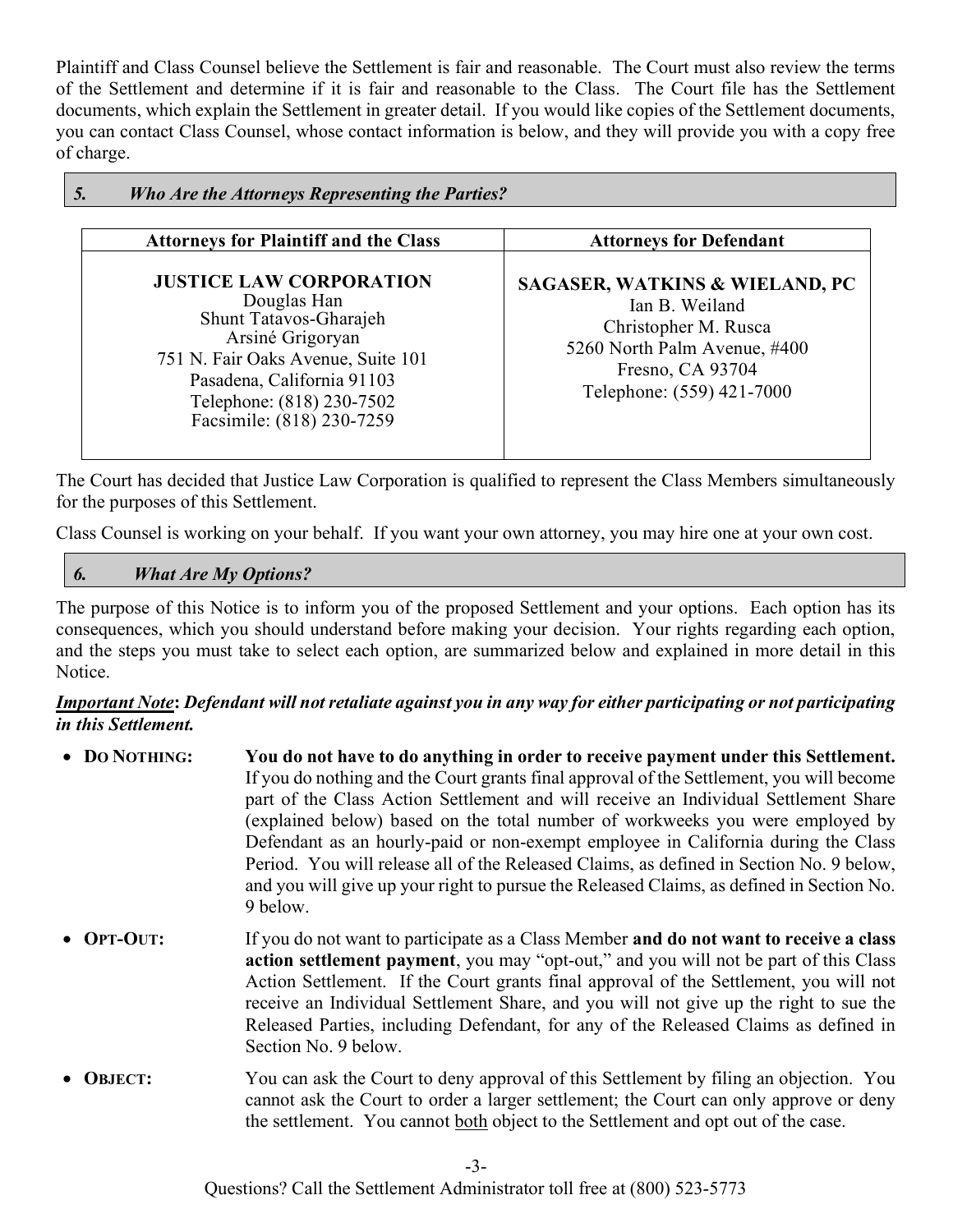The procedures for opting out and objecting are set forth below in the sections entitled "How Do I Opt-Out or Exclude Myself From This Settlement" and "How Do I Object To The Settlement?"

## 7. How Do I Opt Out Or Exclude Myself From This Class Action Settlement?

If you do not wish to participate in the Class Action Settlement, and do not want to receive an Individual Settlement Payment, you can exclude yourself from the Settlement (*i.e.*, "opt-out") by sending an opt-out form by the date and to the address stated below. A form ("ELECTION NOT TO PARTICIPATE IN ('OPT-OUT' FROM) CLASS ACTION SETTLEMENT") (the "Exclusion Form") has been provided to you along with this Notice, which can be used for this purpose; alternatively, you can submit your own written document that includes all of the same information. If you opt-out of the Settlement, you will not be bound by the Class Action Settlement and therefore you will not release the claims set forth in Section No. 9. The Exclusion Form must be complete, signed, dated, and mailed by First-Class U.S. Mail, postmarked no later than December 25, 2021 to: Searls v. Central Valley Eggs, LLC, C/O PHOENIX SETTLEMENT ADMINISTRATORS, P.O. BOX 7208, ORANGE, CA 92863.

If you received a re-mailed Class Notice, whether, by skip-trace or forwarded mail, you will have an additional ten (10) days to postmark an Exclusion Form. The envelope should indicate whether the Class Notice has been forwarded or re-mailed. We encourage you to keep copies of all documents, including the envelope, in the event your compliance with the deadline is challenged.

The Court will exclude from the Class Action Settlement any Class Member who submits a complete and timely Exclusion Form as described in the paragraph above. Exclusion Forms that do not include all required information and/or that are not timely submitted will be deemed null, void, and ineffective. Any Class Member who fails to submit a valid and timely Exclusion Form on or before the above-specified deadline shall be bound by all terms of the Settlement, release, and any Judgment entered in the Action if the Settlement receives final approval from the Court.

# 8. How Do I Object To The Settlement?

If you are a Class Member who does not opt-out of the Settlement, you may object to the Settlement, personally or through an attorney.

You may mail a written objection to the Settlement Administrator at Phoenix Settlement Administrators, P.O. Box 7208, Orange, CA 92863 by December 25, 2021. If you received a re-mailed Class Notice, whether, by skip-trace or forwarded mail, you will have an additional ten (10) days to postmark a written objection. If you choose to object in writing your objection must state: (a) the objecting person's full name, address, and telephone number; (b) the words "Notice of Objection" or "Formal Objection;" (c) describe, in clear and concise terms, the legal and factual arguments supporting the objection; (d) list identifying witness(es) the objector may call to testify at the Final Approval hearing; and (e) provide true and correct copies of any exhibit(s) the objector intends to offer at the Final Approval hearing.

Class Members may appear at the Final Approval Hearing, either in person or through the objector's own counsel even if they did not submit a written objection. Class Members' timely and valid objections to the Settlement will be considered even if the objector does not appear at the Final Approval Hearing.

If the Court approves the settlement over objections, objecting Class Members will receive an Individual Settlement Payment and will be bound by the terms of the Settlement.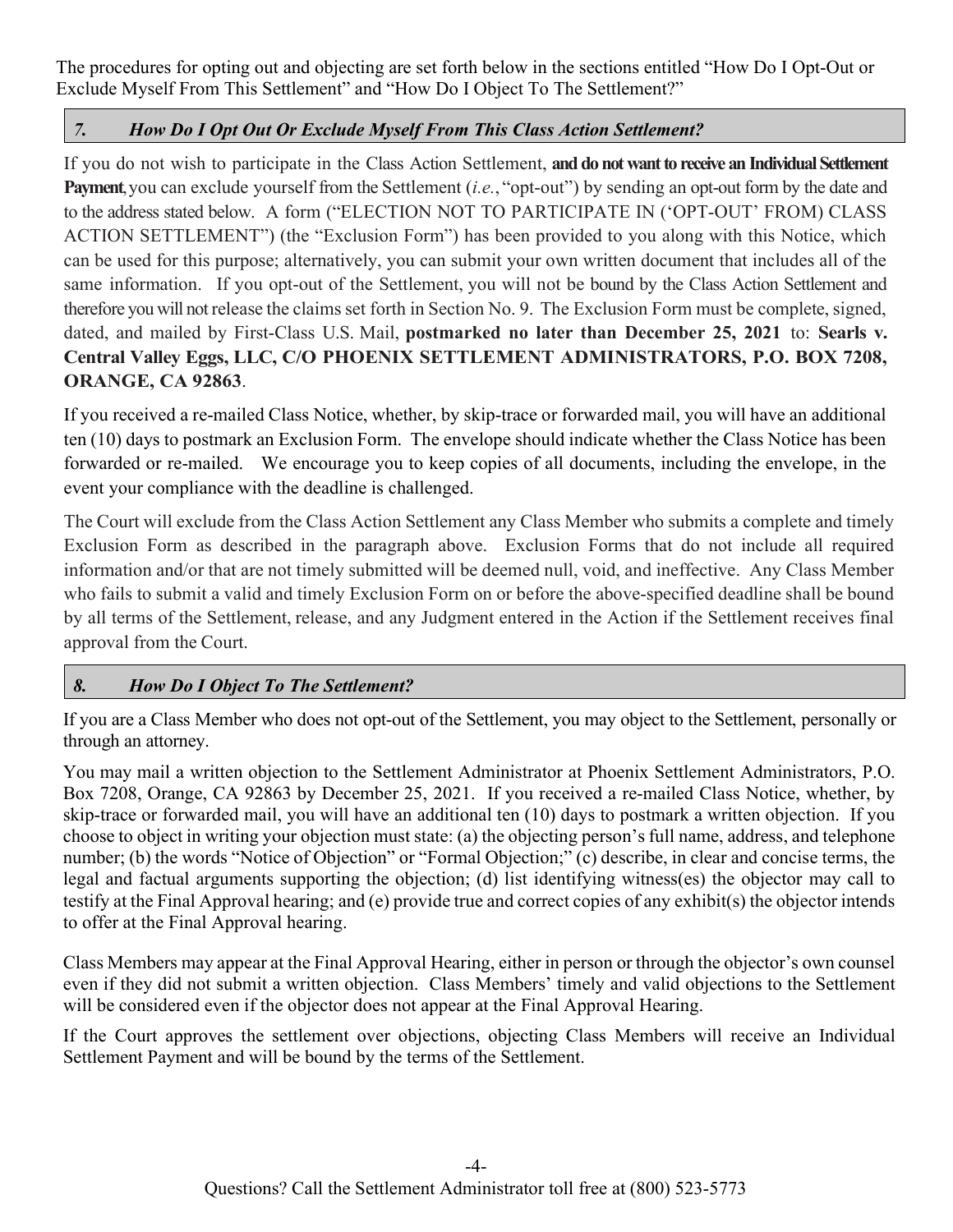# 9. How Does This Class Action Settlement Affect My Rights? What are the Released Claims?

If the proposed Settlement is approved by the Court, a Final Judgment will be entered by the Court. All Class Members who do not opt-out of the Settlement will be bound by the Court's Final Judgment and will fully release and discharge Defendant and its past or present officers, directors, shareholders, members, employees, agents, principals, heirs, representatives, accountants, auditors, consultants, insurers and reinsurers, and its respective successors and predecessors in interest, subsidiaries, affiliates, parents, attorneys, and any entities that may be considered joint employers, and attorneys ("Released Parties"). The Released Claims are as follows:

### A. Released Claims.

The claims that Plaintiff and the other Participating Class Members are releasing in exchange for the consideration provided for by the Settlement are all claims, demands, rights, liabilities and causes of action that were asserted in the operative Complaint or that could have been asserted based on the factual allegations in the operative Complaint, including but not limited to claims for 1) failure to pay all wages due including minimum wage and/or overtime wages ; 2) failure to provide meal period premiums; 3) failure to provide rest period premiums; 4) failure to pay minimum wages; 5) failure to timely pay final wages to employees whose employment with Defendant ended; 6) failure to comply with employee wage statement provisions; 7) failure to reimburse business expenses; and 8) violations of California Business & Professions Code § 17200. This release only applies to claims that arose during the Class Periods when Class Members were employed by Defendant in a non-exempt position.

## 10. How Much Can I Expect to Receive From This Settlement?

Defendant will pay, subject to Court approval, a Gross Settlement Amount of \$1,100,000 to cover: (1) the Individual Settlement Share payments to all Settlement Class Members including all applicable employer- and employee-related payroll taxes; (2) the Class Representative Enhancement Payment to Plaintiff in an amount up to \$10,000; (3) the Administration Costs to the Settlement Administrator in an amount up to \$11,000; (4) the Class Counsel Attorney Fee Award of \$385,000 and costs of up to \$30,000 supported by declaration.

After deducting the Service Award to Plaintiff, Settlement Administration Costs, Class Counsel Award the remaining sum, estimated at \$664,000 is the "Net Settlement Amount", which shall be distributed to all Participating Class Members. The Settlement Administrator will calculate the Individual Settlement Shares for Participating Class Members. Each Participating Class Member will receive a proportionate share of the Net Settlement Amount that is equal to (i) the number of weeks he or she worked in an hourly-paid or non-exempt capacity based on the Class data provided by Defendant, divided by (ii) the total number of weeks worked by all Participating Class Members based on the same Class data, which is then multiplied by the Net Settlement Amount. One day worked in a given week will be credited as a week for purposes of this calculation. Therefore, the value of each Class Member's Individual Settlement Share ties directly to the number of weeks that he or she worked.

Although your exact share of the Net Settlement Amount cannot be precisely calculated until after the time during which individuals may object or seek exclusion from the Settlement concludes, based upon the calculation above, your approximate share of the Net Settlement Amount, is as follows: \$ , less taxes. This is based on Defendant's records, which show you worked \_\_\_ workweeks during the Class Period.

If you believe the number of eligible workweeks records are incorrect, you may provide documentation and/or an explanation to show contrary information to the Settlement Administrator at Phoenix Settlement Administrators, P.O. Box 7208, Orange, CA 92863 on or before December 25, 2021. Any evidence submitted will be carefully weighed, and the Class Counsel and Defendant's Counsel will make a final determination. If this was re-mailed to you, you have an additional ten (10) days to submit a dispute.

Twenty percent (20%) of your Individual Settlement Share will be treated as unpaid wages. Applicable taxes will be withheld from the wages portion of your Individual Settlement Share only and reported on an IRS Form W-2. The remaining eighty percent (80%) of your Individual Settlement Share will be treated as penalties, interest, and reimbursement and will be paid pursuant to an IRS Form 1099.